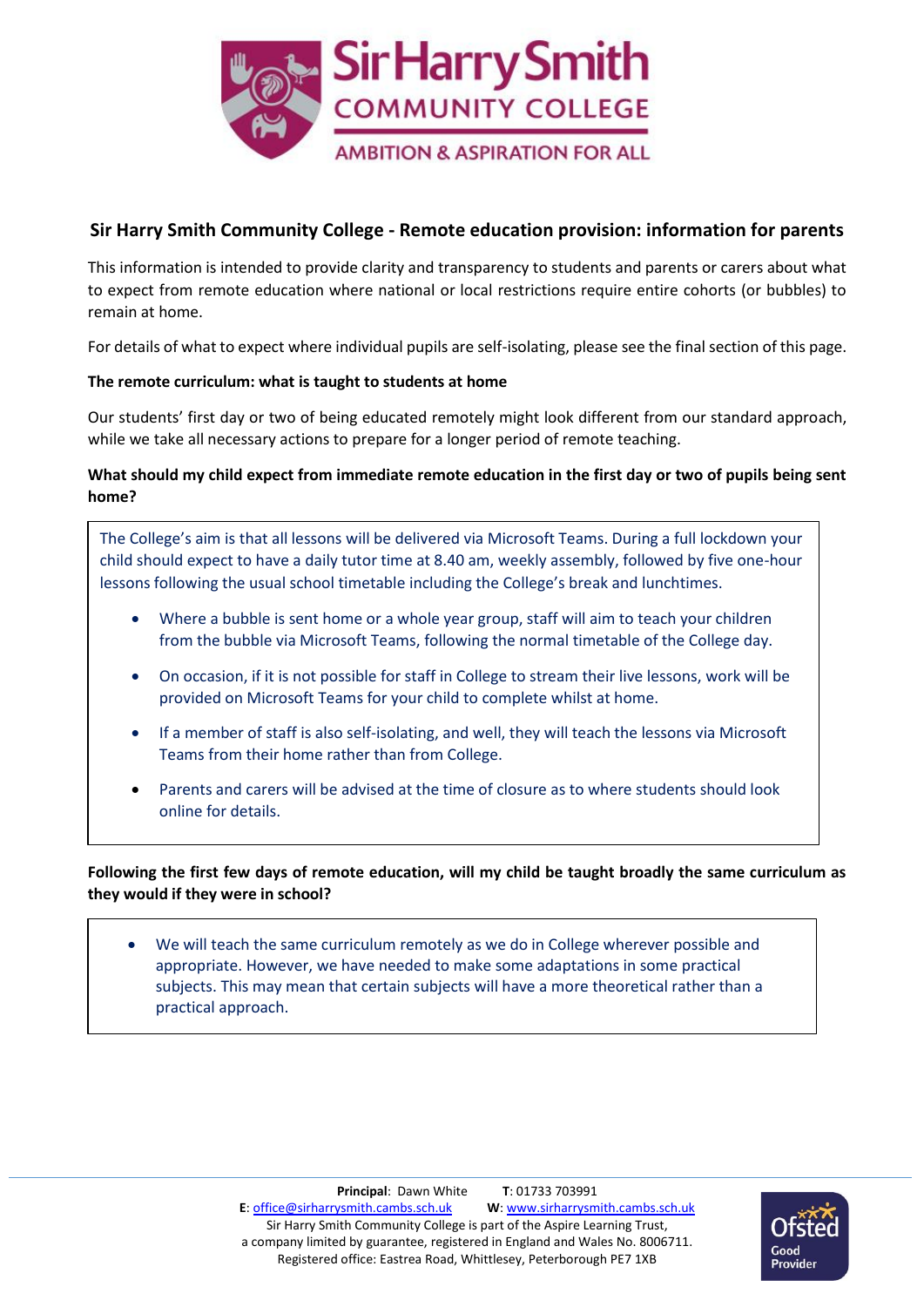## **Remote teaching and study time each day**

#### **How long can I expect work set by the college to take my child each day?**

We expect that remote education (including remote teaching and independent work) will take students broadly the following number of hours each day:

Years 7 to 11: All students will have access to 5 hours of learning each day. Your child will follow their usual school timetable.

Sixth Form: The combination of live lessons and independent work should take up at least 5 hours. However, there will inevitably be some discrepancies within this depending on the student's Post 16 study programme.

## **Accessing remote education**

#### **How will my child access any online remote education you are providing?**

Our key online platform will be Microsoft Teams, for which all students have their own username and password.

In addition, teachers will be using the following tools and platforms to support remote learning:

Microsoft Forms

Team Satchel

Oak Academy

GCSE Pod

Subject specific apps and designated platforms to support learning.

#### **If my child does not have digital or online access at home, how will you support them to access remote education?**

We recognise that some students may not have suitable online access at home. We will take the following approaches to support those students to access remote education: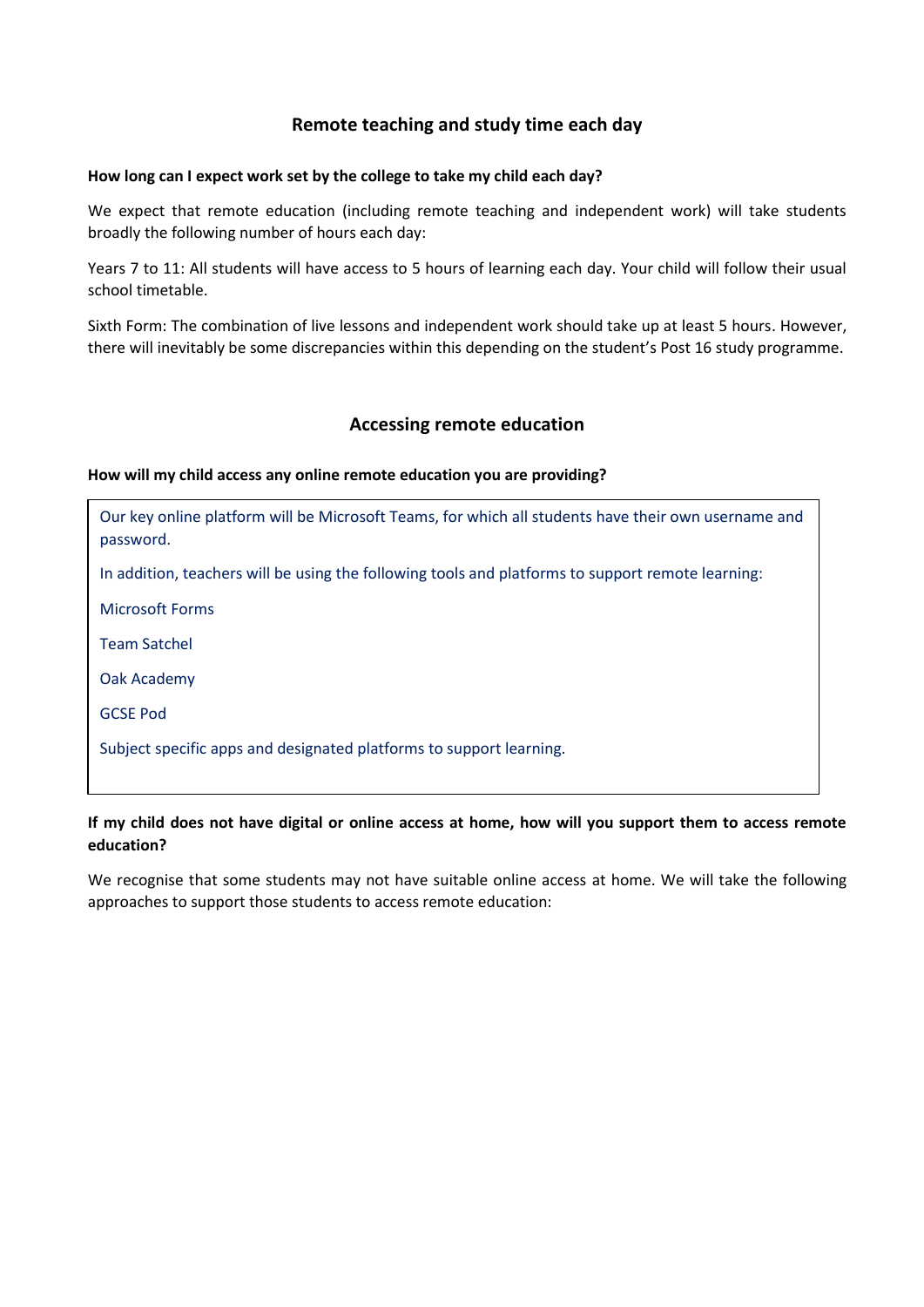Our aim is to be able to provide all students with access to an electronic device in a variety of ways:

- Provision has been made by the Department for Education for students who are digitally disadvantaged which means that they will be provided with laptops during the lockdown period.
- We have informed parents of any opportunities that the College are aware of, by which they can apply for a device for their child. If you require this facility, please contact your child's year leader in the first instance.
- We have allocated, where possible, refurbished College devices to students.
- During a lockdown if the College is open for children of critical workers and vulnerable students, those who do not have access to a device will be able to attend College each day to access their education on site, while the College tries to source a device.
- We have also provided some support with Wi-Fi access where possible.
- If students have difficulty submitting work online, photographs can be taken of work and submitted via email from a child's or parent/carer's phone.

## **How will my child be taught remotely?**

We use a combination of the following approaches to teach students remotely:

Some examples of remote teaching approaches:

- Live teaching (online lessons via Microsoft Teams).
- Recorded teaching (e.g. Oak National Academy lessons, video/audio recordings made by teachers).
- Electronic resources produced by teachers (e.g. workbooks, worksheets) which can be accessed through Microsoft Teams.
- Electronic textbooks (especially applicable for Key Stage 4 and Key Stage 5).
- Use of educational video clips to support live lessons.
- If staff are absent and unable to teach virtually, then work will be placed on either Microsoft Teams or Show my Homework through liaison with the Curriculum Manager. These tasks will be expected to be completed independently.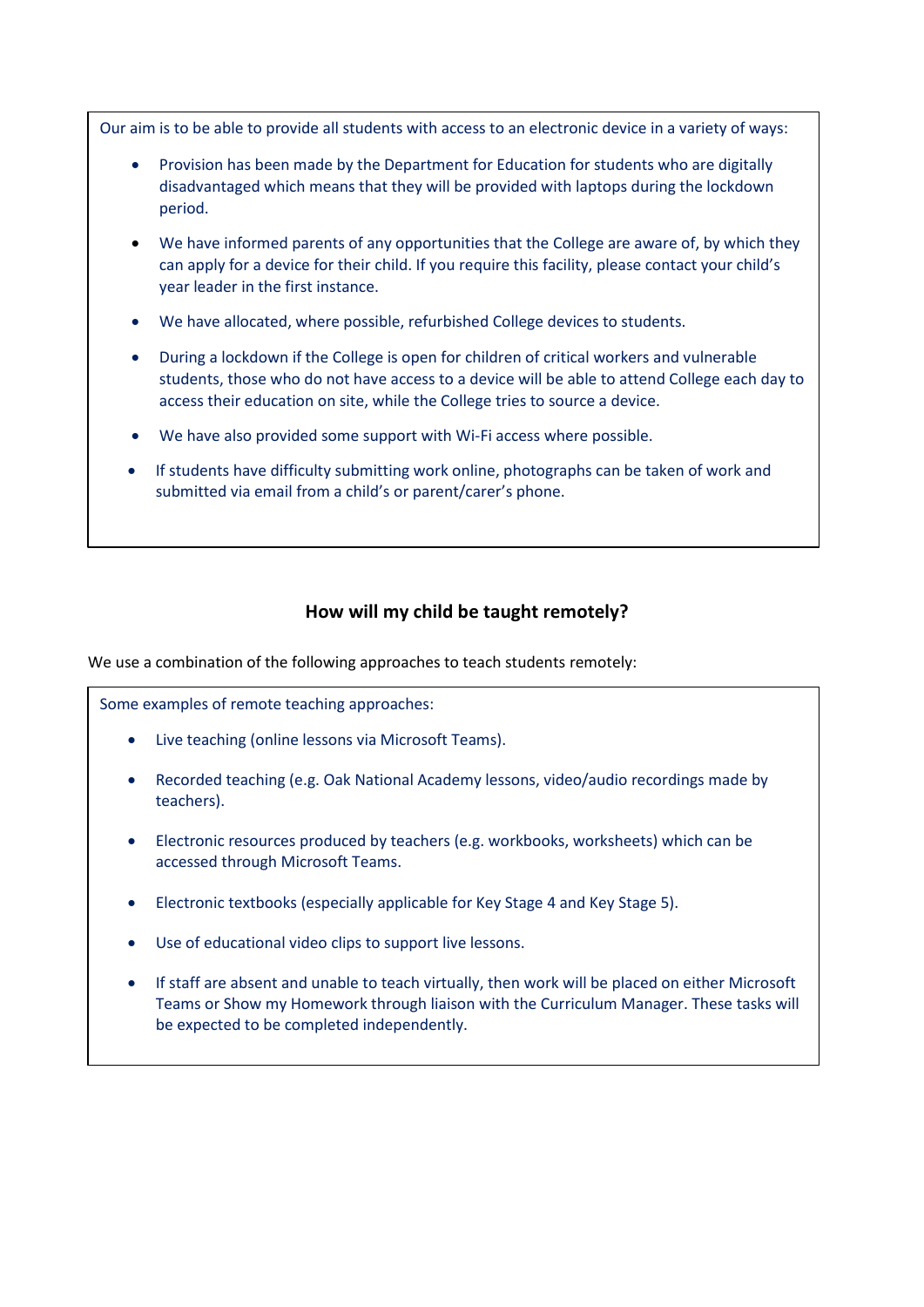## **Engagement and feedback**

### **What are your expectations for my child's engagement and the support that we as parents and carers should provide at home?**

- We expect students to attend all live online lessons and complete assignments on time as directed by staff. Live sessions will take place for subjects as described above, and typically follow the times of the normal College day.
- We would ask for parents and carers help and support to ensure that their child has an appropriate quiet space to work, preferably with a desk.
- Please help your child to complete work by the deadline set by their teachers.
- Please ensure that your child engages daily with online learning; the College will contact you if you child does not attend tutor time and will inform you of any concerns about lesson attendance so that we can keep giving you our support.
- Please seek advice from your child's teachers, tutor or year leader about work if required.
- Please make the College aware if your child is unwell or otherwise unable to complete work; teachers will then be made aware that your child will be absent from lessons and will not be submitting any work until they are better.

### **How will you check whether my child is engaging with their work and how will I be informed if there are concerns?**

- Your child's form tutors will take a register first thing. If your child is not in tutor time and the College is unaware of a reason for this absence, parents will receive a notification via our behavior watch system to inform you immediately of their absence.
- If your child is going to be absent from remote lessons you must contact the College on the first day of absence and all subsequent days by 8.30 am, please provide a reason. You can contact the College via the student absence line (01733 703991) or email on [studentabsence@sirharrysmith.cambs.sch.uk.](mailto:studentabsence@sirharrysmith.cambs.sch.uk)
- Teachers will be asked to complete a register for every live online lesson. These will be checked regularly by pastoral staff, who will contact families where they have a concern, including in case of students missing live online lessons. Contact will be made at least weekly by either email or telephone, and we would ask for parents and carers support in engaging with the College to resolve any issues.
- If your child arrives late to an online lesson/registration they need to make the teacher aware so that the teacher can edit the register to mark they are present.
- Students will be rewarded for attendance and engagement in live lessons/independent work; this will be communicated to parents through our behaviour watch system.
- The College will continue to communicate students' progress and achievements with parents through our remote parents' evenings and progress checks.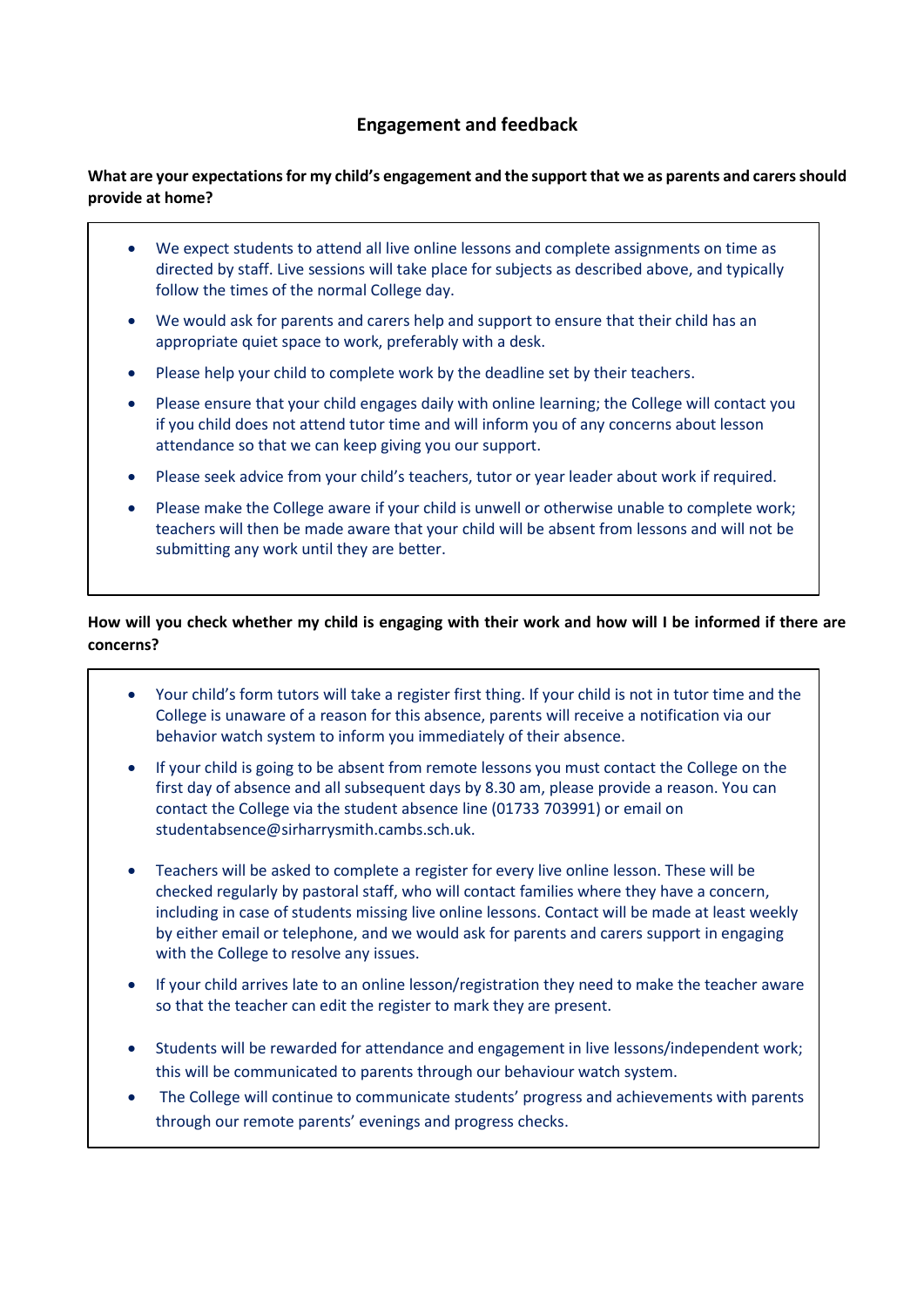#### **How will you assess my child's work and progress?**

Feedback can take many forms and may not always mean extensive written comments for individual children. For example, whole-class feedback or quizzes marked automatically via digital platforms are also valid and effective methods, amongst many others. Our approach to feeding back on pupil work is as follows:

Students in every subject will continue to receive feedback in line with the College's marking, assessment and feedback policy. The frequency of feedback will vary according to the curriculum time given to the subject.

Students may receive personalised feedback (written comments from a teacher), automated feedback (from quizzes marked by online software) or whole class feedback (given verbally by the teacher having reviewed the work produced). Assessed pieces will be submitted on Microsoft Teams, through Microsoft Forms or through other electronic means.

# **Additional support for pupils with particular needs**

#### **How will you work with me to help my child who needs additional support from adults at home to access remote education?**

We recognise that some pupils, for example some pupils with special educational needs and disabilities (SEND), may not be able to access remote education without support from adults at home. We acknowledge the difficulties this may place on families, and we will work with parents and carers to support those pupils in the following ways:

- Our SEND team will contact families of students with an EHCP to discuss their needs and what support the College and external professionals can offer.
- This may include students having time remotely with Teaching Assistants or (if permitted under circumstances at the time) working in College.
- Our SEND and pastoral teams will also contact families with other particular needs (for example those with children known to be vulnerable).
- Any family can contact their child's form tutor or year leader should they need help or support.